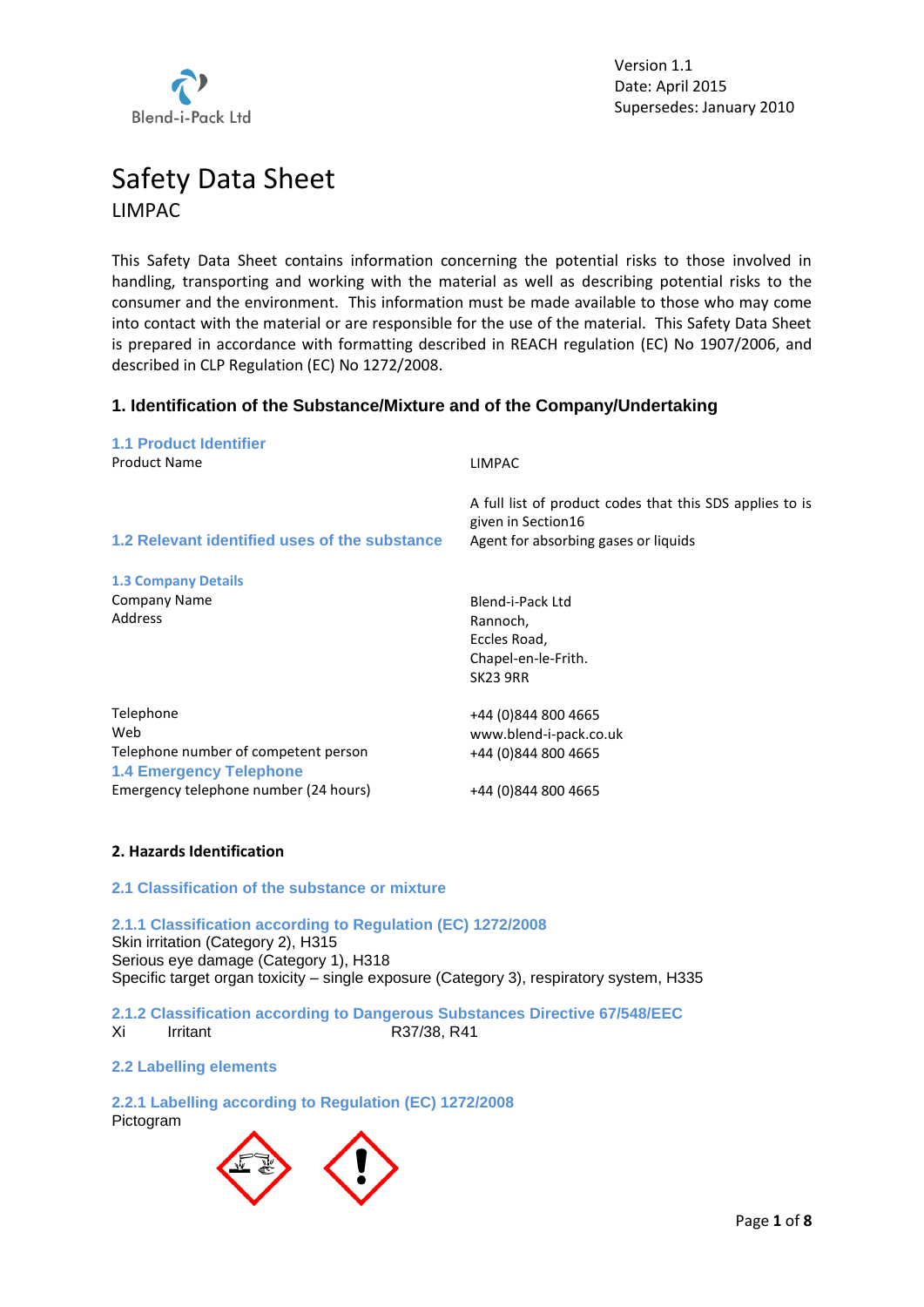

| Signal word                | Danger                                                                                                                              |
|----------------------------|-------------------------------------------------------------------------------------------------------------------------------------|
| Hazard statement(s)        |                                                                                                                                     |
| H <sub>315</sub>           | Causes skin irritation                                                                                                              |
| H318                       | May cause serious eye damage                                                                                                        |
| H <sub>335</sub>           | May cause respiratory irritation                                                                                                    |
| Precautionary statement(s) |                                                                                                                                     |
| P <sub>261</sub>           | Avoid breathing dust                                                                                                                |
| P <sub>280</sub>           | Wear protective gloves/eye protection/face protection                                                                               |
| $P305 + P351 + P338$       | IF IN EYES: Rinse cautiously with water for several minutes. Remove<br>contact lenses, if present and easy to do. Continue rinsing. |

## **2.3 Other hazards**

• The substance does not meet the criteria for a PBT or vPvB substance

• No other hazards identified

## **3. Composition/Information on Ingredients**

| 3.1 Substance<br>Main<br>constituent | Formula      | CAS<br>Number | EC.<br><b>Number</b> | Classification                                               | Concentration  |
|--------------------------------------|--------------|---------------|----------------------|--------------------------------------------------------------|----------------|
| Calcium<br>hydroxide                 | $Ca(OH)_{2}$ | 1305-62-0     | 215-137-3            | Skin irrit. 2, Eye dam. 1;<br>STOT SE 3; H315, H318,<br>H335 | 70-95% w/w     |
| Activated<br>carbon                  | С            | 7440-44-0     | 231-153-3            | No classification listed                                     | $5 - 30\%$ w/w |

#### **Impurities**

No impurities relevant for classification and labelling

## **4. First Aid Measures**

## **4.1 Description of first aid measures**

General advice

• Consult a physician. Show this safety data sheet to the doctor in attendance.

Following inhalation

• If breathed in, move person to fresh air. If not breathing, give artificial respiration. Consult a physician Following skin contact

- Wash skin with soap and water
- If irritation occurs and persists seek medical advice

Following eye contact

- Rinse eye thoroughly with eye wash solution or clean water for at least 10 minutes
- Eyelids should be held away from the eyeball to ensure thorough rinsing
- Obtain medical attention if necessary

After ingestion

• Wash out mouth with water and obtain medical advice if necessary

# **5. Fire Fighting Measures**

- **5.1 Extinguishing Media**
- **5.1.1 Suitable extinguishing media**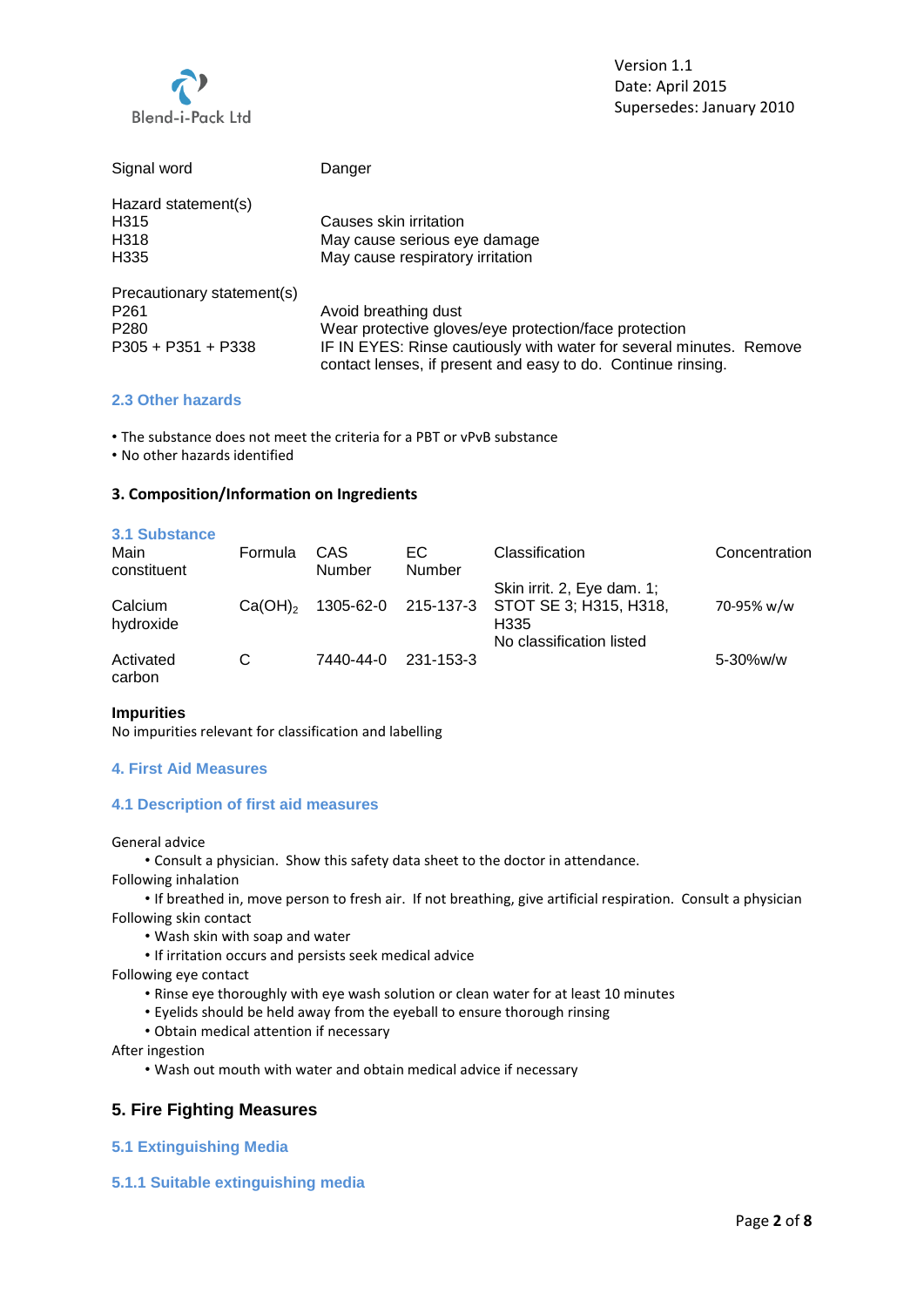

- The product is not combustible, all extinguisher products can be used
- Use extinguishing measures that are appropriate to local circumstances and the surroundings

#### **5.1.2 Unsuitable extinguishing media**

- None
- **5.2 Special hazards arising from the substance or mixture**
	- None

### **5.3 Advice for firefighters**

• Wear self-contained breathing apparatus as necessary

#### **6. Accidental Release Measures**

## **6.1 Personal Precautions**

#### **6.1.1 For non**‐**emergency personnel**

- Use personal protective equipment. Avoid dust formation. Avoid breathing vapours, mist or gas. Ensure adequate ventilation. Evacuate personnel to safe areas. Avoid breathing dust.
- For suitable protective equipment (see Section 8)

#### **6.2 Environmental Precautions**

• Avoid discharges into the environment (rivers, water courses, sewers etc.)

#### **6.3 Methods for containment and clean up**

- In all cases avoid dust formation
- Use vacuum suction, or shovel into bags
- Store material in a suitable, correctly labelled closed container

#### **6.4 Reference to other sections**

• For more information on exposure controls/personal protection or disposal considerations, see section 8 and 13

#### **7. Handling and Storage**

#### **7.1 Precautions for Safe Handling**

#### **7.1.1 Protective measures**

- Keep dust levels to a minimum
- Minimize dust generation
- Atmospheric levels should be controlled in compliance with the workplace exposure limit (see Section 8.1)
- Wear protective equipment (see Section 8.2)

## **7.1.2 Advice on general occupational hygiene**

- Good personal and housekeeping practices
- No drinking, eating and smoking at the workplace

## **7.2 Conditions for safe storage, including any incompatibilities**

- Store in a cool dry place, (preferably at a temperature below 25 °C and humidity less than 65%)
- Store in original, closed and correctly labelled container
- Keep away from acids

## **8. Exposure Controls/Personal Protection**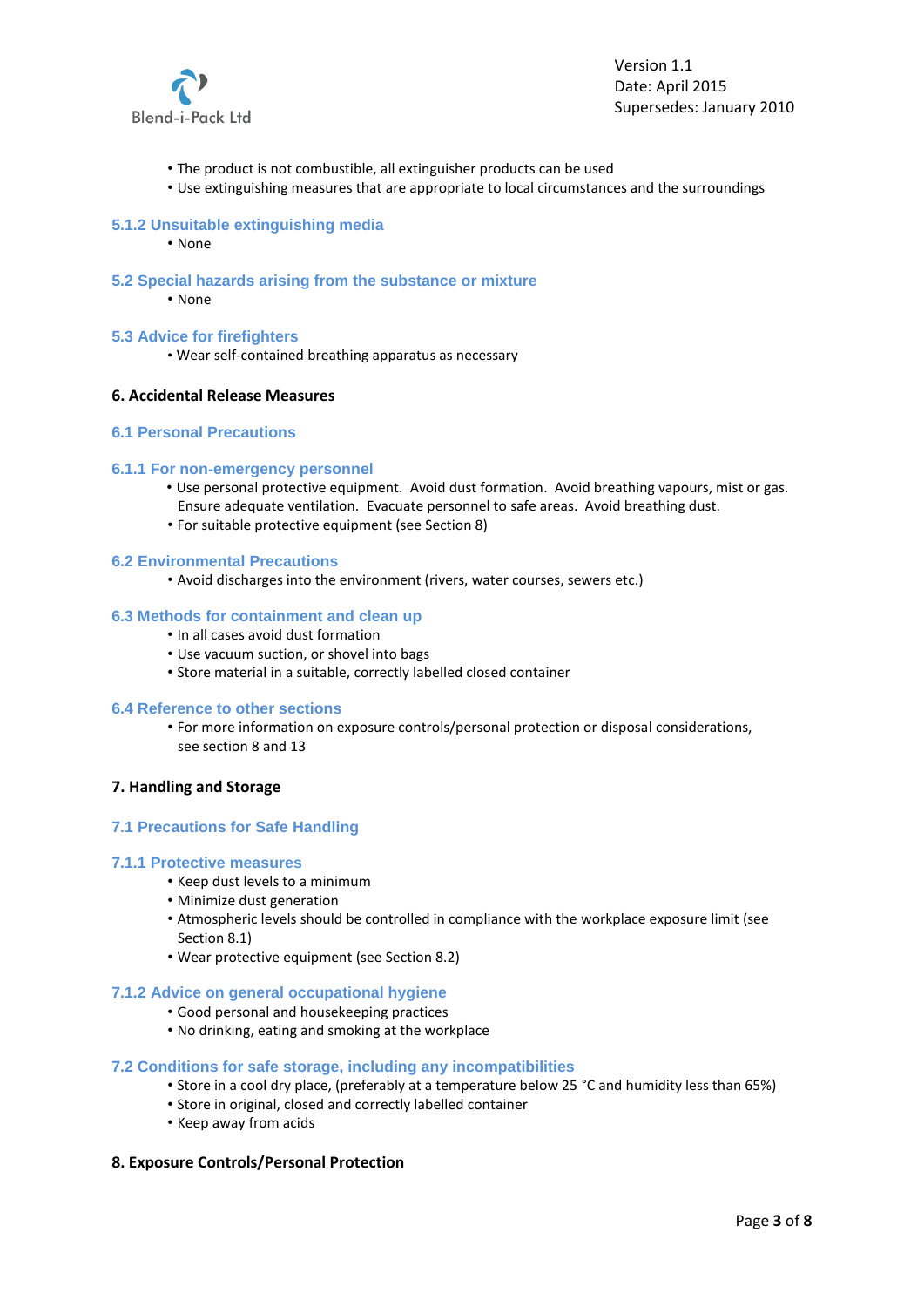

# **8.1 Control parameters**

| <b>8.1.1 Occupational Exposure Limits</b> |                |       |                       |                                                                                       |
|-------------------------------------------|----------------|-------|-----------------------|---------------------------------------------------------------------------------------|
| Component                                 | CAS.<br>Number | Value | Control<br>parameters | Basis                                                                                 |
| Calcium<br>hydroxide                      | 1305-62-0      | TWA   | $5 \text{ mg/m}$      | UK EH40 WEL - workplace<br>exposure limits                                            |
|                                           |                | TWA   | 5 mg/m $3$            | Europe. Commission Directive<br>91/322/EEC on establishing<br>indicative limit values |

## **8.2 Exposure Controls**

## **8.2.1 Appropriate engineering controls**

• if user operations generate dust, use process enclosures, local exhaust ventilation, or other engineering controls to maintain airborne dust levels below recommended exposure limits

### **8.2.2 Personal protection**

### **8.2.2.1 Eye/face protection**

• face shield and safety glasses required. Use equipment approved under appropriate government standards. Such as EN 166(EU)

#### **8.2.2.2 Hand protection**

• handle with gloves Suggested type: Material: Nitrile rubber Minimum layer thickness: 0.11 mm Break through time: 480 min Example product: Dermatril (KCL 740)

#### **8.2.2.3 Skin/body protection**

• complete body suit protecting against chemicals.

#### **8.2.2.4 Respiratory protection**

• in the case of high dust levels wear suitable respiratory protective equipment eg. dust mask or respirator, that conform to national/international standard, EN143. Recommended filter tpe P2

## **8.2.3 Environmental exposure controls**

- contain any spillage
- avoid discharges to the environment
- dispose of any rinse water in accordance with local and national regulations

## **9. Physical and Chemical Properties**

## **9.1 Information basic physical and chemical properties**

| Appearance      | Grey/black powder              |
|-----------------|--------------------------------|
| Odour           | odourless                      |
| Odour threshold | not applicable                 |
| рH              | 12.4-12.6 (saturated solution) |
| Melting point   | >450 °C                        |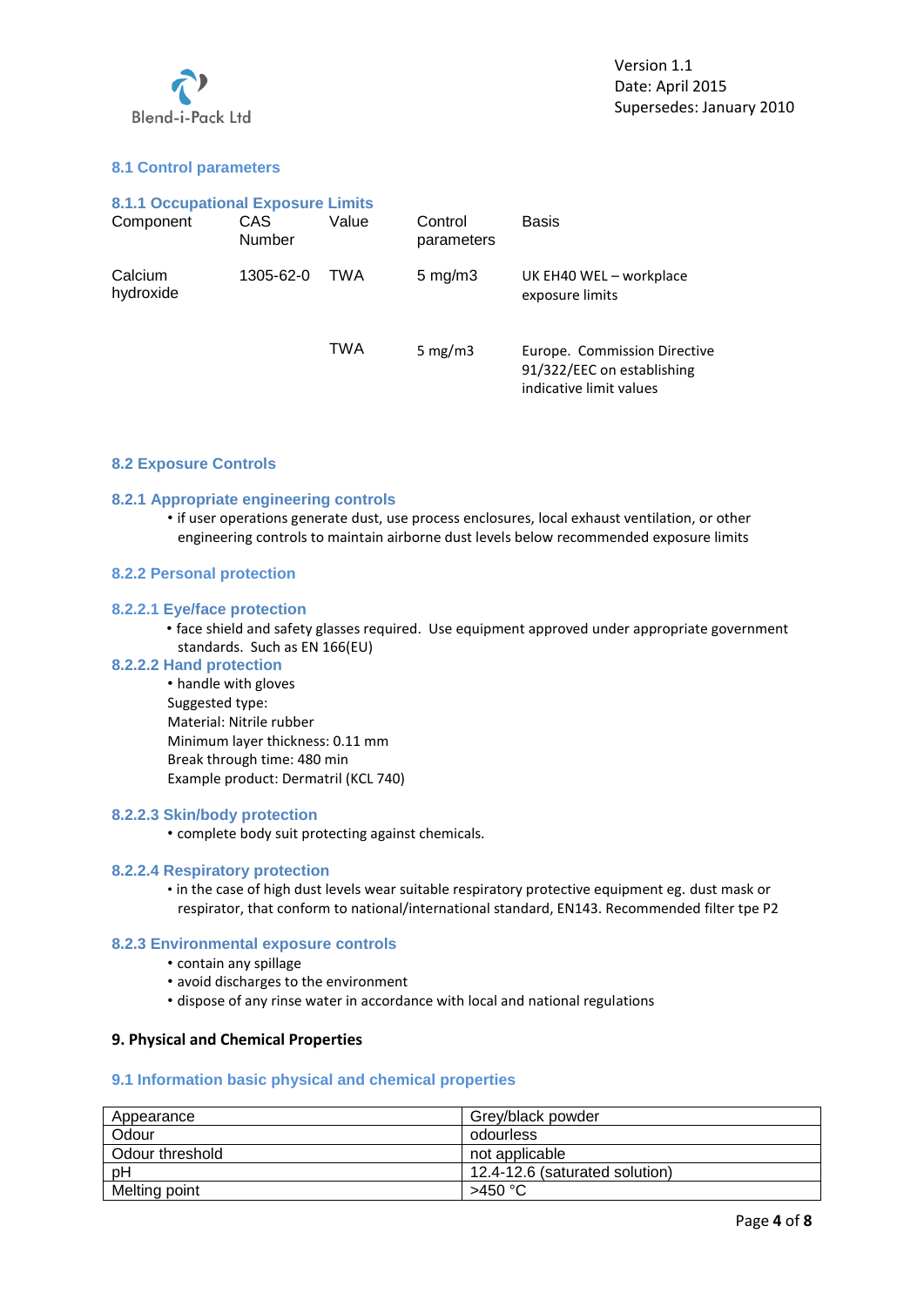

| Boiling point               | no data available                                     |
|-----------------------------|-------------------------------------------------------|
| Flash point                 | no data available                                     |
| Evaporation rate            | not applicable                                        |
| Flammability                | no data available                                     |
| Upper flammability limit    | no data available                                     |
| Lower flammability limit    | no data available                                     |
| Relative density            | no data available                                     |
| Water solubility            | partially soluble                                     |
| Partition coefficient       | not applicable (inorganic substance)                  |
| Vapour pressure             | not applicable (inorganic substance)                  |
| Vapour density              | not applicable                                        |
| Decomposition temperature   | starts to decompose above 580 °C to liberate          |
|                             | calcium oxide and water                               |
| Viscosity                   | not applicable (solid)                                |
| <b>Explosive properties</b> | non-explosive (no chemical groups associated with     |
|                             | explosive properties)                                 |
| Oxidising properties        | non-oxidising (based on the chemical structure of the |
|                             | substance and the oxidation states of the constituent |
|                             | elements)                                             |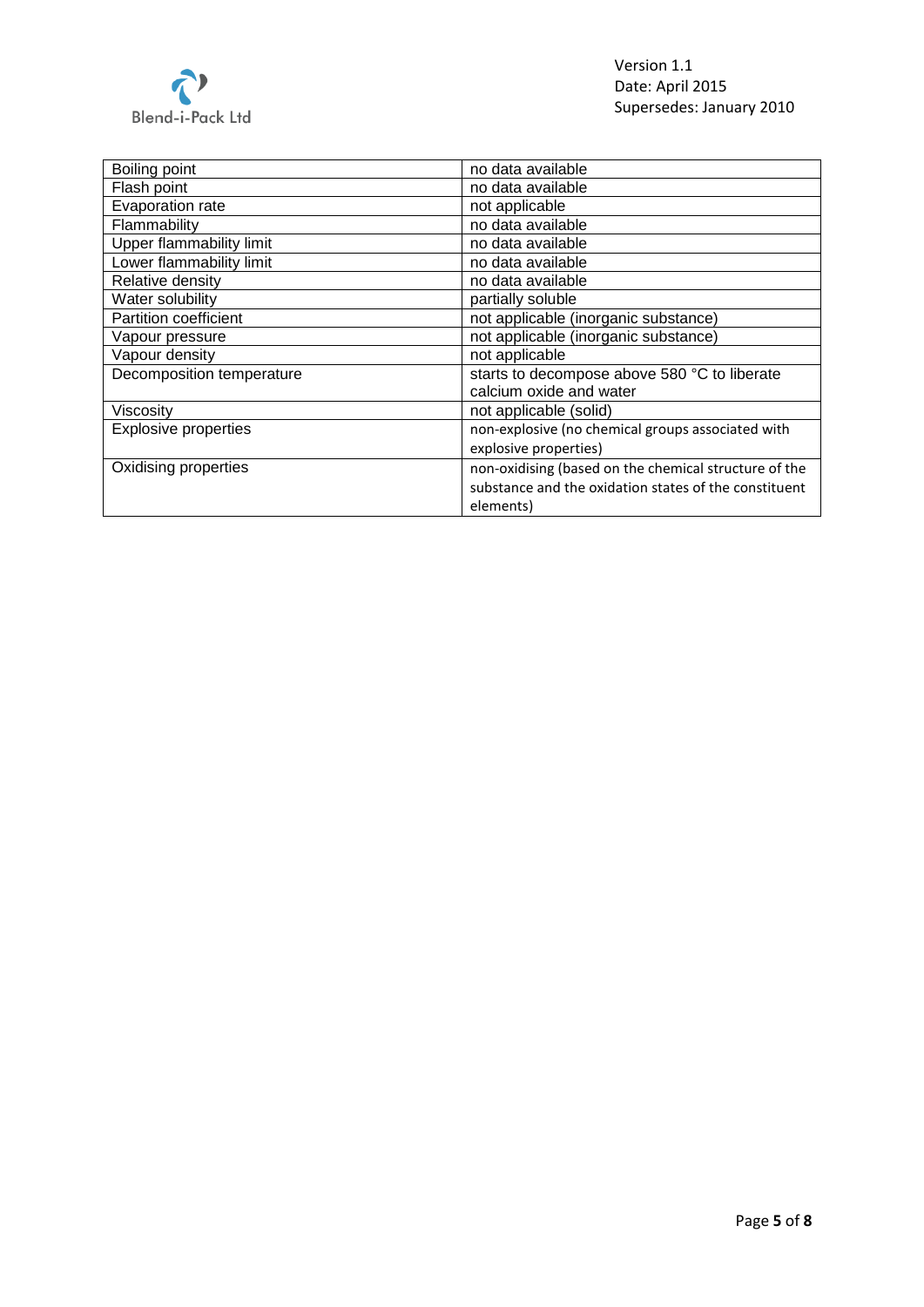

# **10 Stability and Reactivity**

## **10.1 Reactivity**

• calcium hydroxide is basic and therefore reacts with acid

## **10.2 Chemical Stability**

• Stable under recommended storage and handling conditions (see Section 7)

#### **10.3 Possibility of hazardous reactions**

• an exothermic reaction results on contact with acid

### **10.4 Conditions to Avoid**

- Contact with acids unless under controlled conditions
- Heating above 580 °C thermal decomposition commences
- Exposure to moisture

## **10.5 Incompatible materials**

- calcium hydroxide reacts with acid liberating heat
- calcium hydroxide reacts with brass and aluminium in the presence of moisture. Storage in contact with these materials should be avoided.

### **10.6 Hazardous decomposition products**

• calcium hydroxide reacts with carbon dioxide when in solution forming calcium carbonate. Calcium carbonate is non-hazardous.

### **11. Toxicological Information**

#### **(a) Acute Toxicity**

• Oral LD50, rat : 7340 mg/kg (for calcium hydroxide)

## **(b) Skin Corrosion/Irritation**

• Eyes, severe skin irritation (OECD test guideline 404)

#### **(c)Serious eye damage/irritation**

• Eyes, severe eye irritation (OECD test guideline 405)

## **(d) Respiratory or skin sensitisation**

• no data available

#### **(e) Germ cell mutagenicity**

• no data available

## **(f) Carcinogenicity**

• No evidence of calcium hydroxide/carbon having carcinogenic effects Not classified according to EU Directive 67/548/EEC and CLP Regulation (EC) No. 1272/2008

## **(g) Reproductive toxicity**

• No data on reproduction toxicity available. However, based on the normal physiological role of calcium ions, no toxicity on mammalian or human reproduction is expected

#### **12.1 Toxicity**

- Fish, Clarias gariepinus: 96hr-LC<sub>50</sub>, 33 mg/l (for Calcium hydroxide)
- Invertebrates, Daphnia magna : 48hr-LC<sub>50</sub>, 49 mg/l (for Calcium hydroxide)

#### **12.2 Persistence and degradeability**

• In water: Not applicable (Ca(OH)<sub>2</sub> quickly dissociates), carbon will sediment out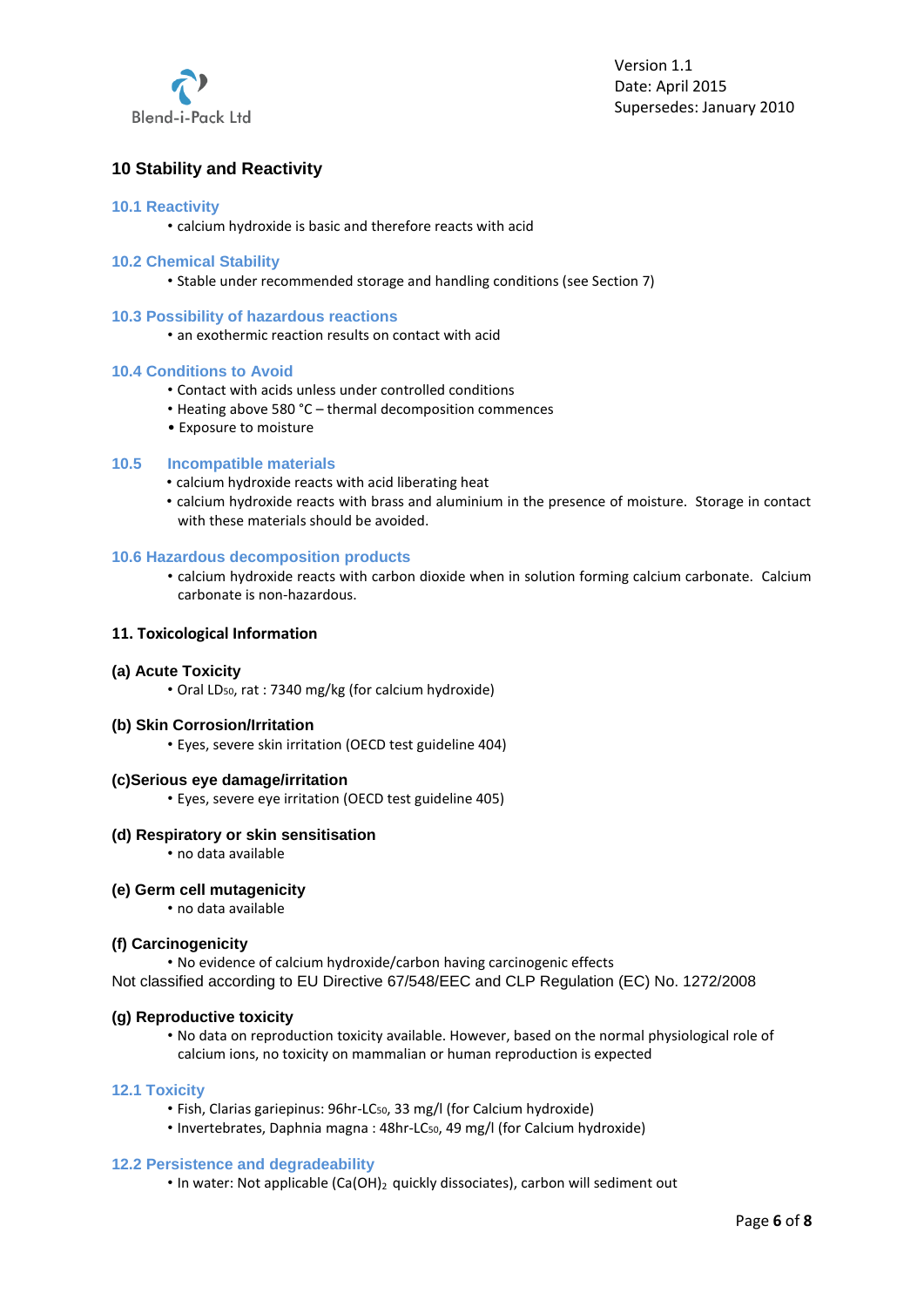

- In soil: Not applicable (inorganic substance)
- In sediment : Not applicable (inorganic substance)

### **12.3 Biocummulative potential**

Not applicable (inorganic substance)

#### **12.4 Mobility in soil**

Not applicable (partition coefficient measurement not required, inorganic substance)

#### **12.5 PBT and vPvB assessment**

According to Annex XIII of REACH Regulation, inorganic substances do not require assessment

#### **12.6 Other adverse effects**

No other adverse effects are identified

## **13. Disposal considerations**

#### **13.1 Waste treatment methods**

- If recycling spilled product is not practicable, dispose of in compliance with local or national regulations
- Dissolve in water and neutralise with an acid, under controlled conditions
- Do not dispose of directly with acids

#### Packaging:

- Where possible, recycling is preferred to disposal or incineration
- Clean container with water, dispose of rinse water in accordance with local or national regulations
- Must be incinerated in a registered incineration plant with permit from the local authorities

#### **14. Transport Classification**

## **Limpac is not classified as hazardous for transport**

#### **14.1 UN Number**

• Not regulated

#### **14.2 UN proper shipping name**

• Not regulated

#### **1 4 . 3 Transport hazard class**

| - Land Transport :            | ADR/RID Not restricted |
|-------------------------------|------------------------|
| - Inland Waterway Transport : | ADN Not regulated      |
| - Sea Transport :             | IMO/IMDG Not regulated |

‐ Air Transport : ICAO‐TI/IATA‐DGR Not regulated

# **15. Regulatory information**

#### **15.1 Safety, health and environmental regulations**

- Water Hazard Class : WGK 1, VwVwS (Germany)
- TSCA Inventory : Listed

#### **15.2 Chemical safety assessment**

• A Chemical Safety Assessment/Report has not been carried out

## **16. Other information**